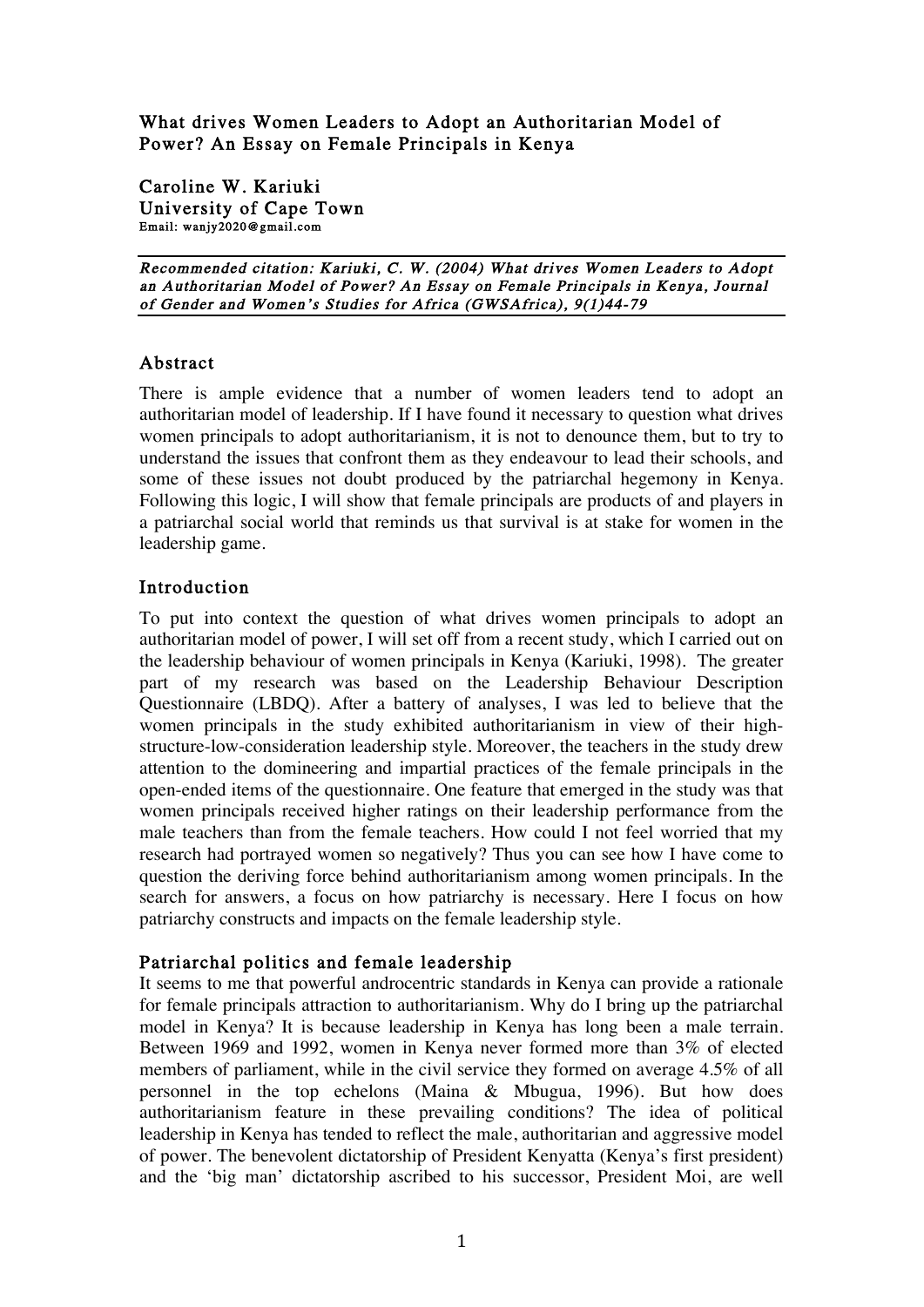illustrated by various writers (Lacey, 2002; Throup & Hornsby, 1998). Thompson (2003) notes that patriarchal relations of power may allow a small percentage of women to enjoy positions of power or privilege, but they do so on men's terms and as exceptions to the rule. It can therefore be argued that women upon ascending into leadership positions tend to replicate the male authoritarian leadership.

A number of writers confirm that indeed women in leadership positions are not only authoritarian but also competitive, individualistic and non-supportive, if not antagonistic to other women. They lament that women adopting this type of leadership risk being seen as unfeminine and earn labels such as 'social males', 'queen bees', and 'isolates'. They argue that women presidents such as Philippine's retired Prime Minister Corazon Aquino, Pakistan's Prime Minister Benazir Bhutto, and Britain's Prime Minister Margaret Thatcher resorted to masculine leadership strategies that were marked by authoritarianism and lack of support for women (Blumen, 1992; Wiener, 1995; Peterson & Runyan, 1999).

Eagly and Schmidt (2001) suggest that agentic characteristics, which are ascribed more strongly to men than women, describe an assertive, controlling and confident tendency. On the other hand, communal characteristics that are ascribed more to women than to men, describes primarily a concern for the welfare of other people. The aptness of the caring style of leadership being attributed to women in leadership positions should not be lost. Indeed, a number of scholars have documented that female principals have a caring, relationship-oriented or collaborative style; a style that have been viewed as instrumental to the morale of staff and students (Gilligan, 1977; Kochan, Spencer & Mathews, 2000; Hines, 1999; Ouston, 1993). The critical point here concerns the practice of authoritarian leadership among women leaders, which is in contrast to the caring leadership ascribed to female leadership. The next section outlines the conditions that possibly lead women leaders to adopt the maleauthoritarian model of leadership.

# Patriarchal construction of women's leadership

In order to understand why female principals adopt authoritarianism, first means understanding the conditions in which they work through to attain leadership. A major phenomenon that must not be overlooked is their personal struggles while growing up. Sufficient evidence exists that gender based discrimination in Kenya is frequently reflected in socio-cultural attitudes that tend to favour boys and place girls at a disadvantage (Republic of Kenya, 1999). The comment of a young female student in Kenya provides a glimpse of the social acceptance of gender discrimination:

Why do we argue with tradition that will never change? We are women and we must do, as we are told, otherwise who will marry you, if they know that you are so aggressive? (Student quoted in Mungai, 2002:67)

Hence, girl child discrimination marks the point at which early gender subjugation begins for future women principals and yet is the stage in which they form deeprooted norms and values.

As if this is not enough, gender oppression rears its ugly head in the workplace. It can be seen in the promotion system where it takes longer for female teachers to become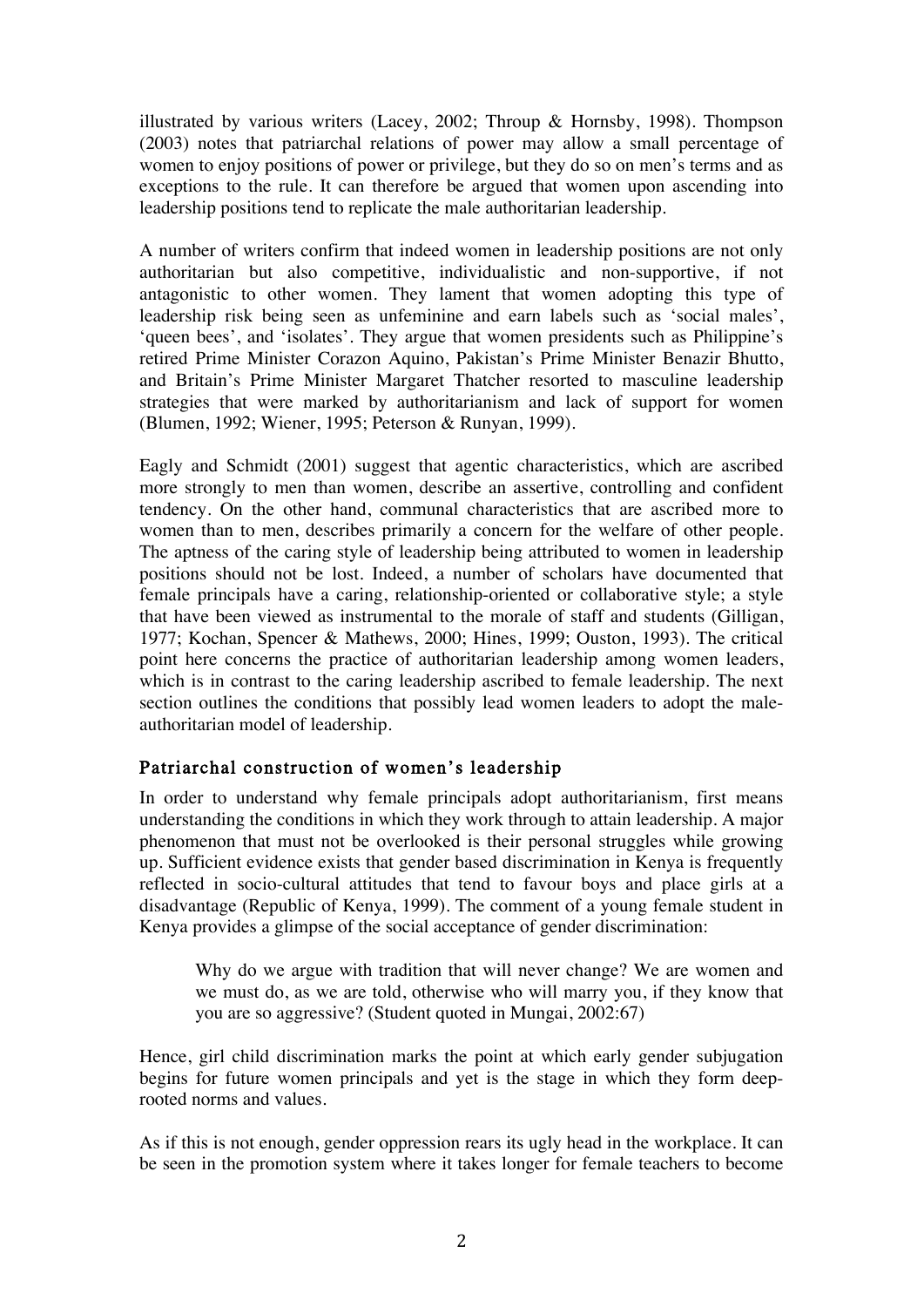heads of departments than their male counterparts. Further, female teachers experience disrespect from male students in communities where females have low social status compared to males (Eshiwani, 1995; Republic of Kenya, 2001). Yet this is the stage that prepares female teachers (as candidates for headship) for prospective leadership positions.

As women finally ascend into leadership, patriarchal norms are still to be found. This is evident in the fact that the Teachers Service Commission of Kenya deploys women to head schools that will not evoke discontent by school communities that prefer male head-teachers. In addition, the remarkably low number of women principals when compared to male principals in the highest grades given on promotion points to the gender biases that disadvantage women (Barngetuny, 1999; Teachers Service Commission, 1997).

To elaborate on the connection between female principals and the authoritarian model in the workplace, one could like Thompson (2003) suggests that when the situation of women demands exceptional survival skills and lends itself to oppositional skills, it may promote a type of authoritarian agency incompatible with the ideals of femininity. This section highlights the challenges that women principals face as they endeavour to achieve their organisational goals.

Schools headed by women in Kenya should be seen as highly gendered spaces. This is evident, for example, in FAWEs's (1995) account of Headmistress Priscilla Nangurai from Maasai-land in Kenya, which begins with how Maasai men do not always appreciate her radical defiance in the face of traditional beliefs and cultural norms relating to Maasai women and girls. At times her mission has been to retrieve young girls, often as young as 10 years old, who have gone home to be circumcised but haven't come back invariably because the parents have been paid bride prince and are about to marry off their daughters. Female circumcision in Maasai culture not only prevents girls from reporting back to school, but also leads to performance among girls. Knowing that they are esiankiki (real women), girls no longer put effort in academic work as their new status has made them ready for marriage. In view of this context, Nangurai is an aggressive 'gatekeeper' in the sense that she protects pupils from getting 'hijacked' into unwanted marital contracts. This illustrates that the women led schools are contested spaces involving struggles with patriarchy.

The significance of patriarchy lies in its pervasive impact on education, with farreaching implications on women principal's leadership styles. Various reports have indicated that there is political influence in the appointments of members of schools boards and politicisation of education decisions (Republic of Kenya, 1999; 2001). In essence women principals have to work within this patriarchal infrastructure, in addition to implementing patriarchal decisions. For instance, when a presidential directive was passed that secondary schools must admit 85 per cent of their students from their district (local areas), it disadvantaged students from districts with weak schools. This arrangement according to Kibera (1994) impacted negatively on girls more than boys in terms of educational aspirations and occupational choices. Women principals as custodians of power and authority in their schools were required to implement this decision.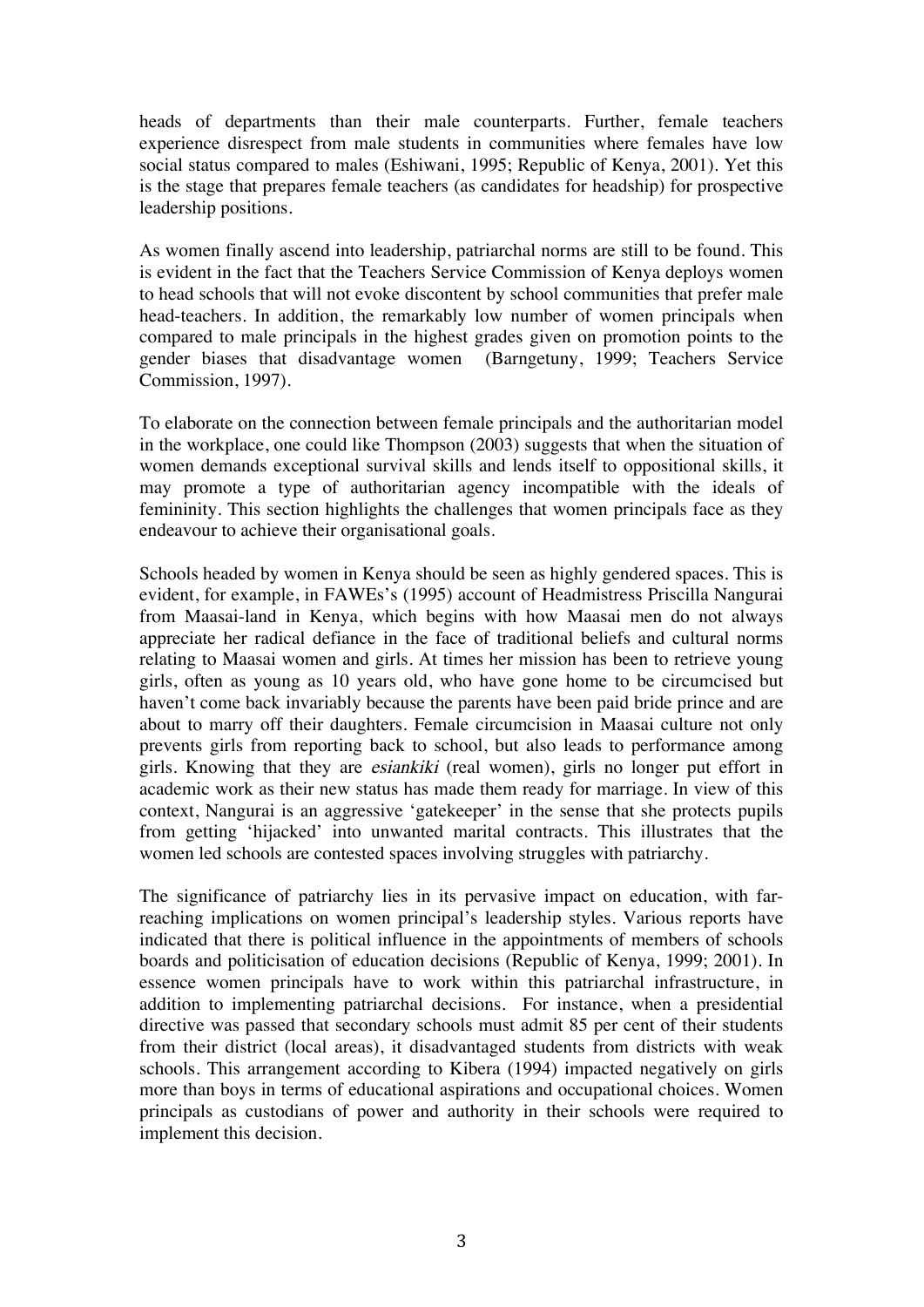## Conclusion

In conclusion, it is sufficient to indicate that there is considerable support that the schools within which women operate are predisposed to patriarchal dynamics. The women principals have to take charge of this space as individuals who themselves have been exposed to patriarchal attitudes and discrimination all rooted in socialisation. An initiative that seeks to address female principals authoritarianism needs to take into account the convergence of the contexts found in the schools, and the female principals social and professional trajectory. Producing awareness of this mechanism is the beginning of not only absolving authoritarian female leadership, but also seeking ways to disarm the patriarchal order that sustains it. Finally, I should at least say that I intend to address some of the issues that I have raised in this essay in my on-going doctoral thesis on the social factors that shape the leadership styles of women principals. This essay can thus be seen as an approachable discussion that will be developed further in a more rigorous form.

### References

Barng'etuny, M. C. (1999) Women's Education and Career opportunities in Kenya Nairobi: Creative.

Blumen J. L. (1992) Connective Leadership: Female Leadership Styles in the 21st-Century Workplace. Sociological Perspectives, 35(1), 183–203. Accessed on 1.1.2004 at: https://doi.org/10.2307/1389374

Brunner, C. Cryss (1998) Can Power Support an "Ethic of Care"? An Examination of the Professional Practices of Women Superintendents Journal for <sup>a</sup> Just and Caring Education, v4 n2 p142-75 Accessed on 1.1.2004 at: https://eric.ed.gov/?id=EJ562541

Bryce, L. (1989) The Influential Woman London: Judy Piaktu

Eagly, A. H. and Schmidt, M. C. J. (2001) The Leadership Styles of Women and Men Journal of Social Issues, 57 (4) 781-797.

Edwards, E. (2000) Women principals, 1900-1960: Gender and power. History of Education, 29 (5) 405-415.

Eshiwani, G. S. (1993) Women's access to Higher Education in Kenya: A Study of Opportunities and Attainments in Science and Mathematics Education Journal of Eastern Africa Research and Development 15(1), 91-110 Accessed on 2.1.2004 at:

https://www.semanticscholar.org/paper/Women%27s-access-to-higher-education-in-Kenya%3A-a-of-Eshiwani/42d7306c0af391bb107a5c8bd1bedc7428f73b6a

FAWE (Forum for African Women Educationalists) (1995) Women making a difference: Dynamic African women headmistresses Nairobi: FAWE.

Gilligan, C. (1977) In a different voice: women's conceptions of self and morality. *Harvard Educational Review* Vol 47: 481-517